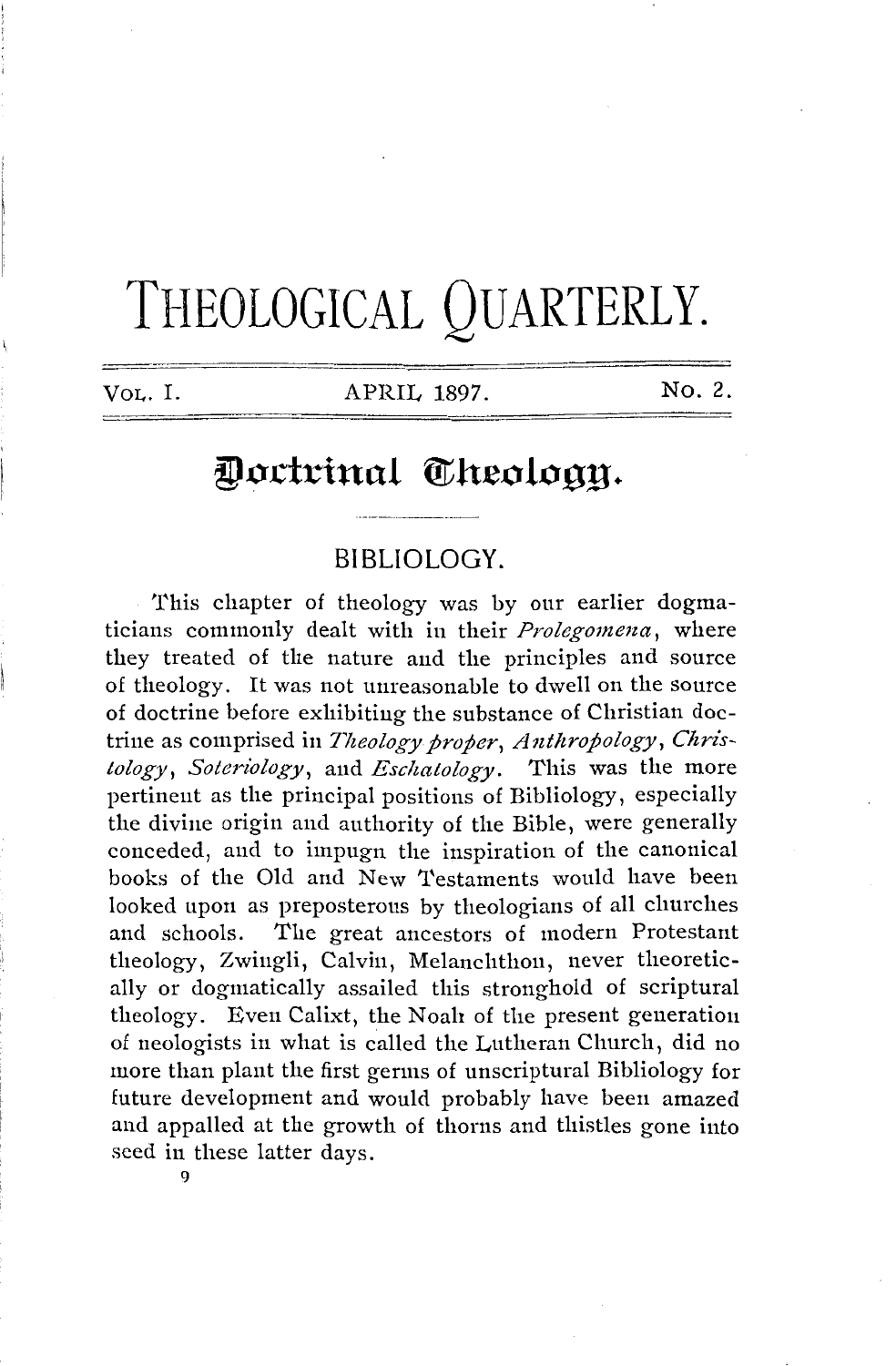## $\mathfrak{P}$  ractical **Theology.**

## PUBLIC WORSHIP IN THE LUTHERAN CHURCH.

#### (Continued.)

#### III.

#### **The Acts of Public Worship.**

The various liturgical acts may be most pertinently and profitably considered in an arrangement based upon the nature of public worship as exhibited in the first chapter of this treatise, according to which we obtain *two* groups of religious acts reciprocally performed by the agents in public worship pointed out in the second chapter. The *first* of these groups comprises those acts by which God offers, appropriates, and seals to the congregation the gifts of his grace, while the congregation receives and enjoys these gifts in the manner intended by the Giver and in the measure of which the individual members of the assembly are rendered capable by the Spirit of God operating through the means of grace. The second group is made up of acts whereby the congregation in its turn offers up the sacrifices of the hearts and lips and hands of the children of God assembled in the common exercise of their holy religion, offerings acceptable to God for Christ's sake and received by him as tokens of their gratitude and filial affection. It should, however, be noted here at once that the elements pertaining to the one or the other group thus described are in the various performances of public worship so blended and combined that the several acts must be classed with the first or the second group according as the respective elements predominate.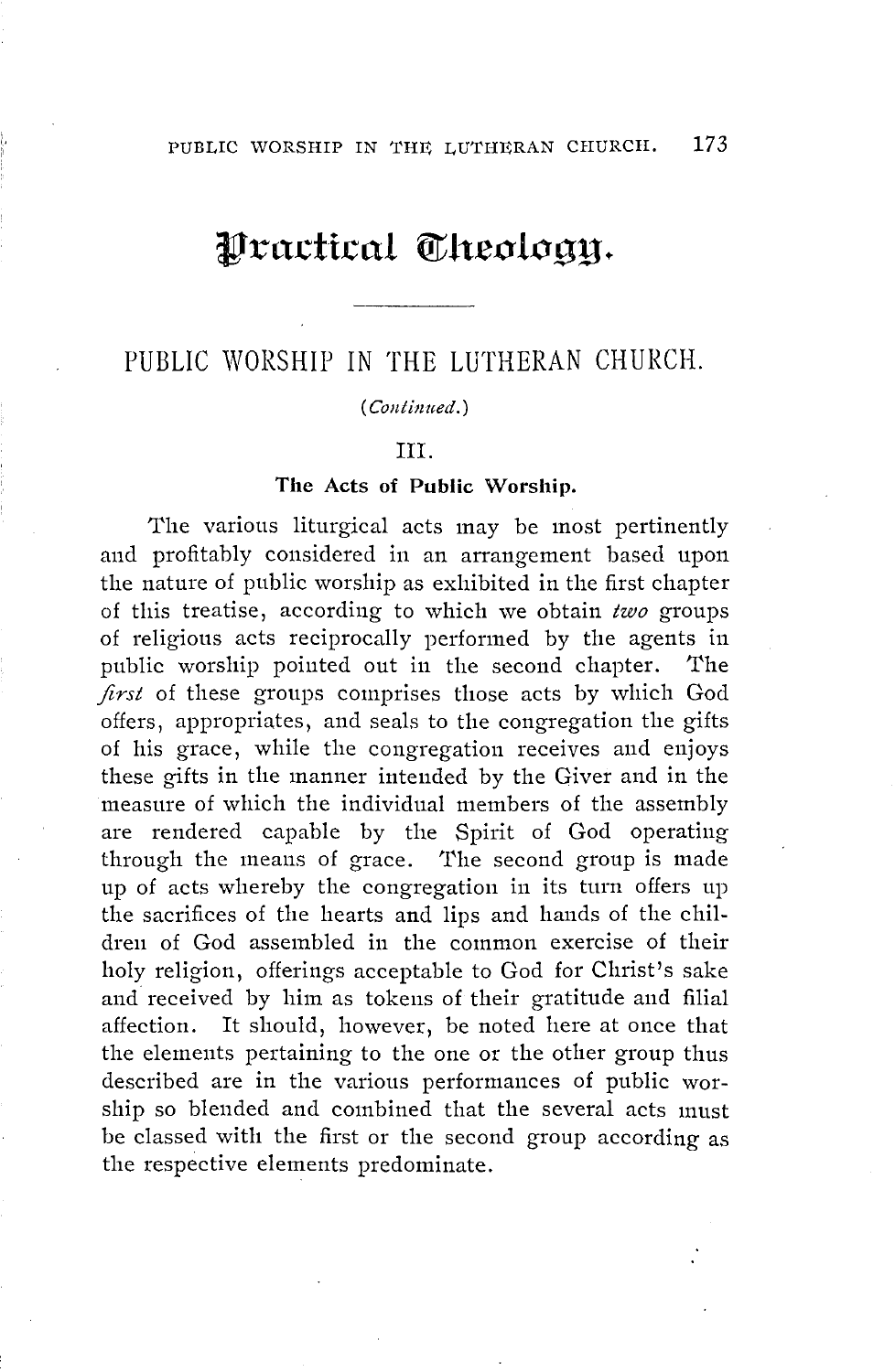A.

God has in his wisdom and goodness provided certain means by which he would confer upon his children the spiritual blessings wherewith he would bless them in his kingdom of grace: the *means of grace*; the audible Word, and the Sacraments. Thus it is that the liturgical acts of the *first* group consist essentially in the administration of the means of grace in public worship. They are placed first because their relation to the acts of the other class ranks them first. The Psalmist says: "*I will run the way* of thy commandments, when thou shalt enlarge my heart.''<sup>1</sup>) Faith must be engendered and nourished by the means of grace in order that it should bear the fruits of the spirit of adoption whereby we cry, Abba, Father.<sup>2</sup>) ) Luther has well said: "If man should deal with God and receive of him, this must come about, not by man making a beginning and laying the first stone; but God, without man's request and desire, must come first and give him a promise. Such word of God is the foundation, the rock upon which all works, words, and thoughts of man will thereafter be established. This word man must gratefully receive, firmly believing the divine promise and in no wise doubting that as He has promised, so it shall be and come to pass. This faith and confidence is the beginning, middle, and end of all works and righteousness.... It is impossible that man of his own reason and ability should with his works ascend into heaven and, prevening God, move Him to grace; but God must prevene all his works and thoughts."<sup>3)</sup> ) The administration of the means of grace is the chief purpose for which Christ has instituted the ministry and should be looked upon by the pastor and the congregation as the very soul of public worship, which should receive the most

l) Ps. 119, 32.

<sup>2)</sup> Rom. 8, 15.

<sup>3)</sup> Walch XIX, 1269.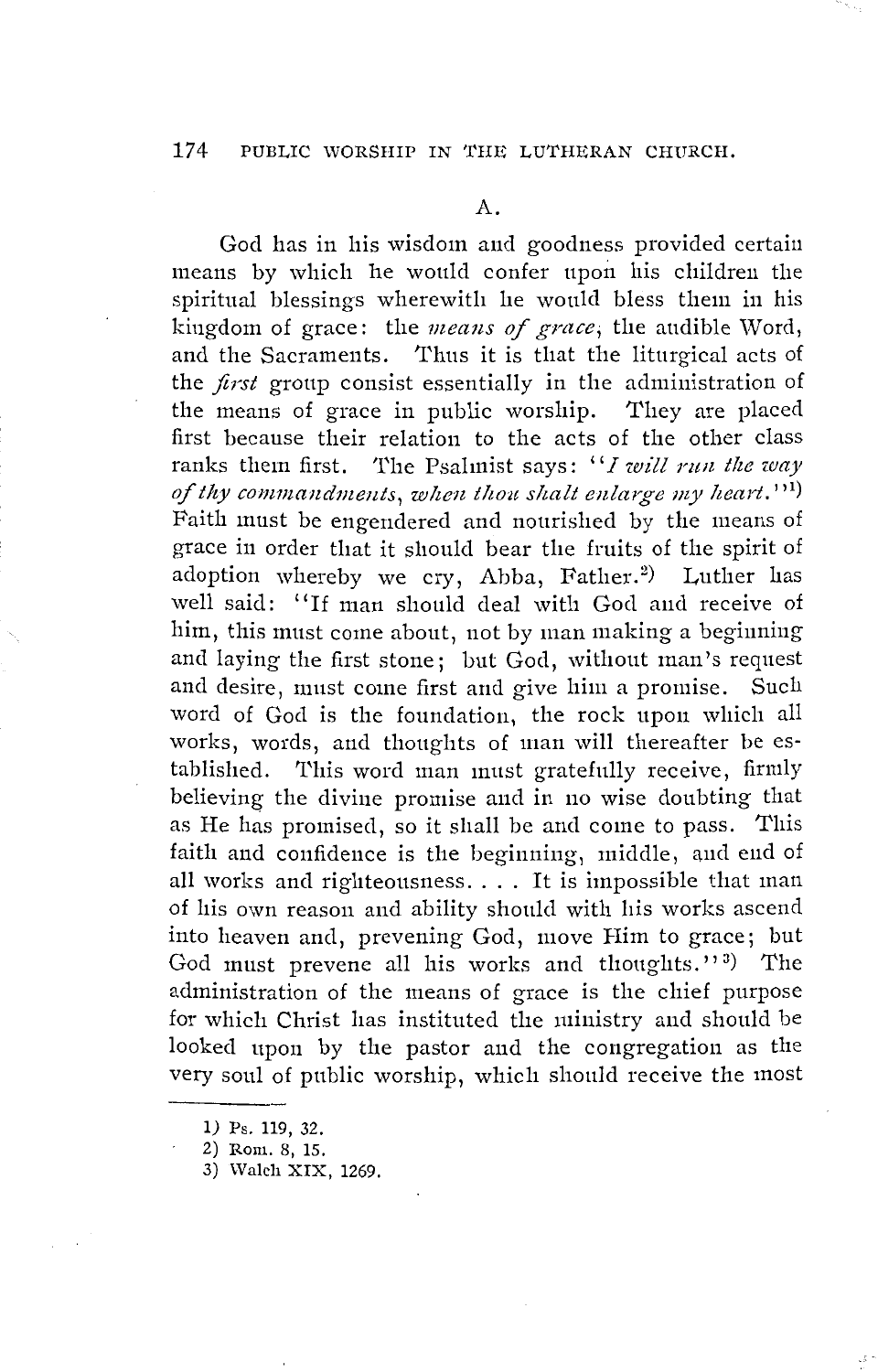careful attention by pastor and people. A church with a poor preacher and a good organist and choir is a caricature, and a prayer meeting without a sermon or Scripture lesson is liturgically considered an incomplete thing, lacking what ought to have been its better part.

The means of grace are in public worship administered chiefly by the ministers of Christ and of the church. It is termed the "ministry of the word,"<sup>1</sup>) and among the "elders" those "who labor in the word and doctrine" are of first importance. <sup>2</sup> ) This points to the *Sermon* as the principal act of worship. The *Apology* says: "The foremost worship is to teach the Gospel," $3$ ) or, according to the German text: ''The greatest, holiest, most necessary, and highest worship is to preach the word of  $God; ''$  and again: "In our churches the priests do properly perform their office, teaching and preaching the Gospel, preaching Christ.''<sup>5)</sup>

Preaching Christ. There is no briefer way of stating what the sermon in public worship should be. 'I'he Law, of course, must also be voiced forth from the Christian pulpit; but chiefly to prepare the way for the Gospel and for Christ in the Gospel. A sermon without Christ as its subject or scope is not in its proper place in public worship. A philosophical discourse on some ethical or esthetical subject, or an entertaining talk on current events or topics of social life, may befit the lecture room or the stage, but should be banished from the Christian pulpit. Public worship is not an entertainment or an opportunity for social intercourse and enjoyment, but the public exercise of reli-

4) Der allergroesste, heiligste, noethigste, hoechste Gottesdienst .... ist Gottes Wort predigen. Ibid. p. 213.

5) Ibid. p. 259.

<sup>1)</sup> Acts 6, 4.

<sup>2) 1</sup> Tim. 5, 17.

<sup>3)</sup> Praecipuus cultus dei est docere Evangelium. Apol. Art. XV, ed. Mueller p. 212.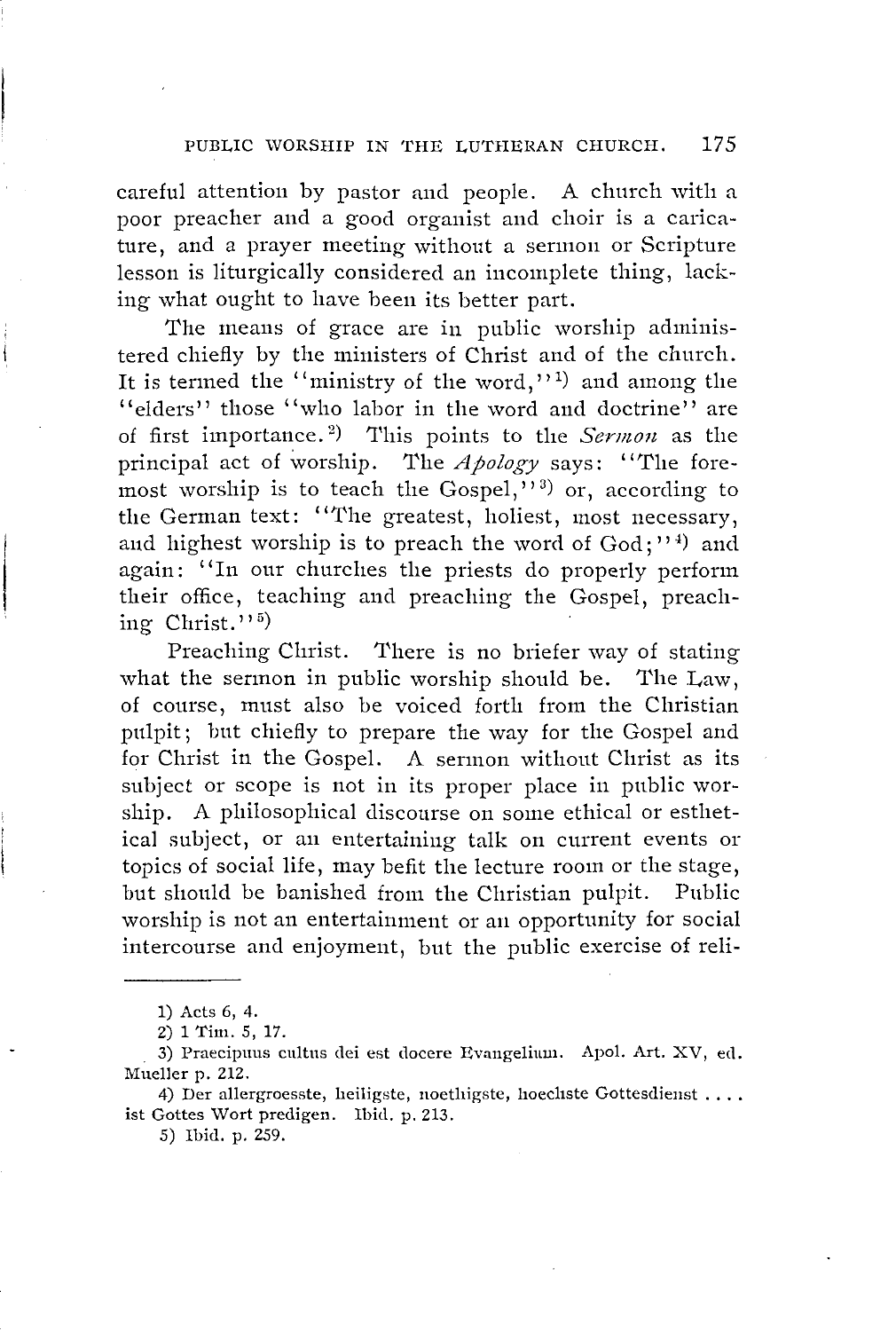gion, which is the relation between God and man wherein God confers upon man his spiritual blessings and man devotes himself to and rejoices in the service of his God. The preacher in public worship, therefore, properly fills his place when he is the servant of God proclaiming that word of salvation whereby God communicates to those who hear and receive it the blessings and benefits of Christ the Redeemer, draws his children into closer communion with himself, and fits them more and more for his service in true holiness here and hereafter.

Again, the sermon in Christian worship is in full keeping with the nature of public worship only when it is free from error of whatever kind. The minister is in the pulpit not in his own name, but in the name of God, and therefore, while to err is human, the preacher, when he speaks in the name of God, should be sure that what he says is true in all its parts. In his social intercourse, or where his advice is sought for what it may be worth, the minister is entitled to an opinion; but not in the pulpit. There he must not opine or conjecture, but say ''We speak that we do know.''<sup>1)</sup> When, therefore, the preacher after the completion of his sermon prays that God would ''mercifully cover whatever in this evening's discourse may not have been in full accordance with His truth," this is, at best, a token of ill-timed conscientiousness; the preacher ought to have been conscientious enough half an hour or an hour earlier not to go into that pulpit with a sermon of which he knew not whether it would stand the test of God's crucible.

Neither is the form of the sermon liturgically indifferent. The preaching of the Gospel is the means whereby God would work on and in the hearts of the hearers. To do this, he directs himself first to the understanding. "The understanding is the avenue to the man. No one is af-

1) John 3, 11.

/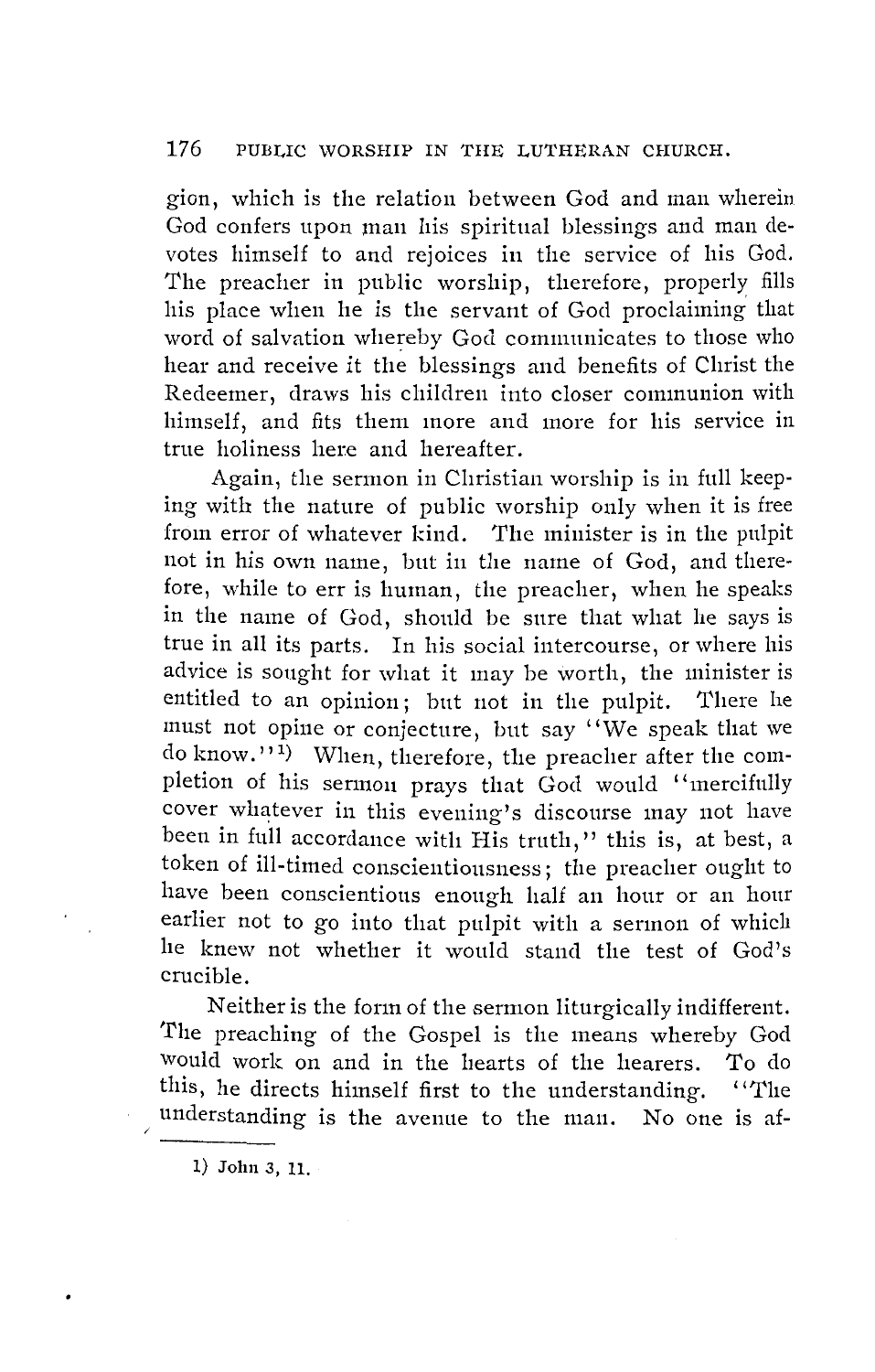fected by the truth who does not apprehend it."<sup>1</sup>) But to approach the understanding, it is necessary to engage the attention of the hearer. *How* this is done, we must not here investigate; but *that* it must be done should be remembered by the preacher both in the preparation and the delivery of his sermon. And he should, furthermore, remember that while attention is a great thing, it is not everything whereby the apprehension of the truth is secured. The most attentive mind will fail to grasp a truth which is not placed within its reach. In public worship God would reach the understanding of that particular congregation of hearers which is then and there assembled. A sermon which would be very appropriate for one congregation may be very inappropriate for another. When a preacher is charged to preach to a congregation of farmers in Virginia, God would lead that congregation of Virginia farmers to comprehend the Gospel of salvation or the doctrine to be exhibited upon a given occasion; a sermon which it might have been eminently proper to preach before a meeting of Oxford students may prove an utter failure in that rural Virginia charge because of its style and diction; and, *vice versa,* the Virginia country parson, whose well-informed congregation would readily comprehend the doctrine of predestination couched in words with which they are familiar, might do well to preach to Oxford or Harvard students on the first rudiments of Christianity lest he overburden their spiritual understanding, while he might quote Latin from St. Augustine and Greek from Athanasius or the New Testament without overtaxing their intellects. Preachers should heed Luther's words: ''The common people must not be taught with high, difficult, obscure words; for they cannot comprehend them. Among those who come to church there are small children, servants, old women and men. To them high teaching is of no use; they will not com-

12

<sup>1)</sup> Shedd, Homiletics and Pastoral Theology, p. 59.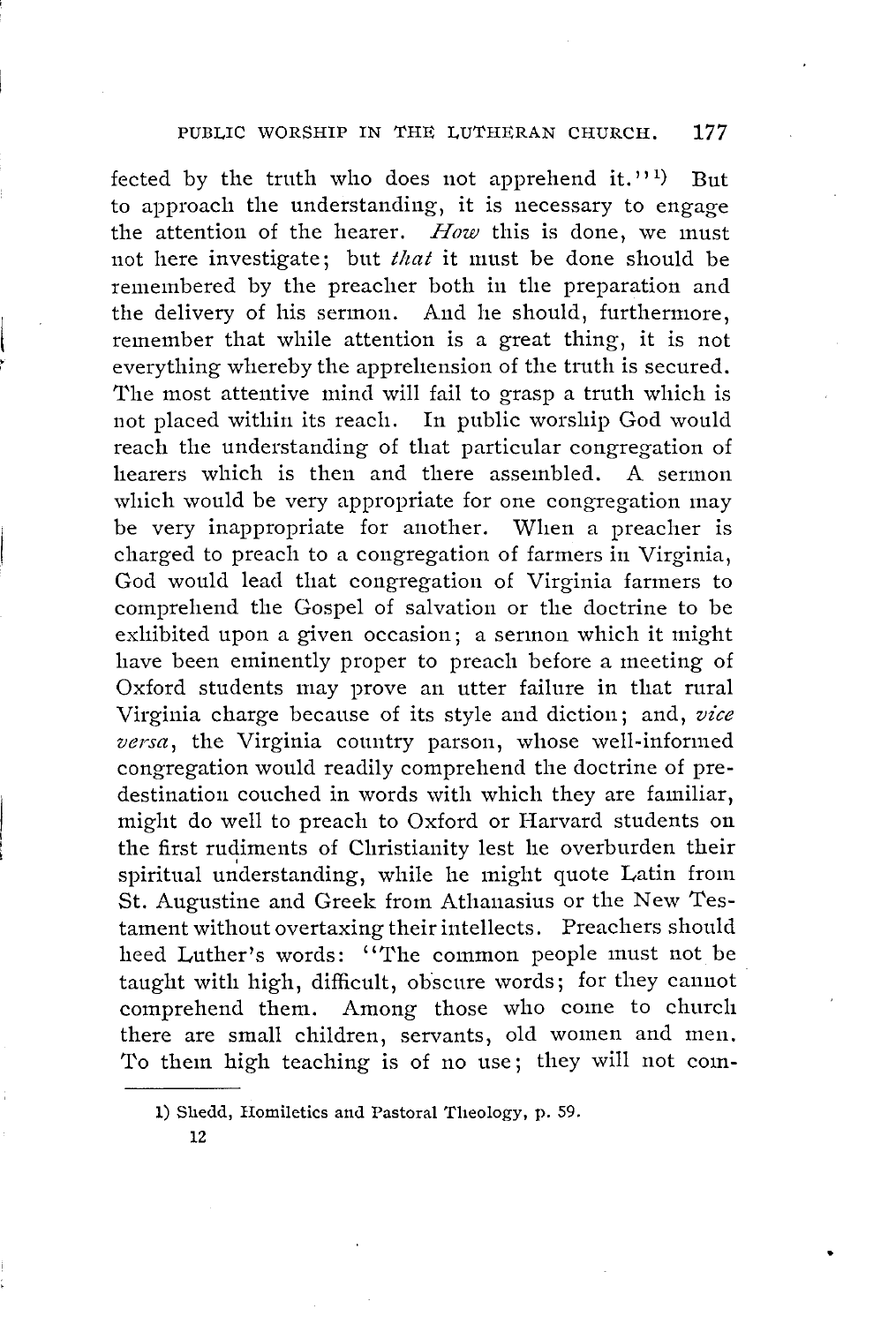prehend it, though they say, 'Oh, he has said precious things;' if you ask them, 'What has he said?' they will say, 'I do not know.' Oh, what pains did Christ our dear Lord take to teach simple doctrine! He employs parables, of husbandry, the harvest, the vine, the sheep, and all this in order that the people might understand, comprehend and keep it. You have populous congregations for whom you must render account to God. Therefore you should have a care to teach them plainly, distinctly, and faithfully. $\mathbf{y}^{(1)}$ 

The sermon should, furthermore, be clear and perspicuous, its contents and parts well arranged. The minister is in public service eminently a steward of God ministering from his master's stores to the wants of the children of the household. To do this, he should not, so to say, throw the spiritual supplies in a promiscuous heap before the congregation. A confused harangue rambling at random hither and thither is not a sermon for a Christian assembly.

The sermon should be solemn and dignified. "Holiness becometh thine house, O Lord," says the Psalmist.<sup>2)</sup> Burlesque and buffoonery are a disgrace to the pulpit and a desecration of public worship when they are so bold as to usurp the place of a Christian sermon or any part thereof.

In connection with the sermon, the *text* of which the sermon should be an exposition and application claims our attention. The texts still in very general, though not exclusive, use in the Lutheran church are the traditional pericopes or stated lessons, most of which were selected and arranged by Jerome chiefly from the Gospels and Epistles and embodied in a *Comes,* which was first introduced for use in the churches of Rome by Damasus (366-384) and

<sup>1)</sup> Erl. ed. 59, p. 259.

<sup>2)</sup> Ps. 93, *5.*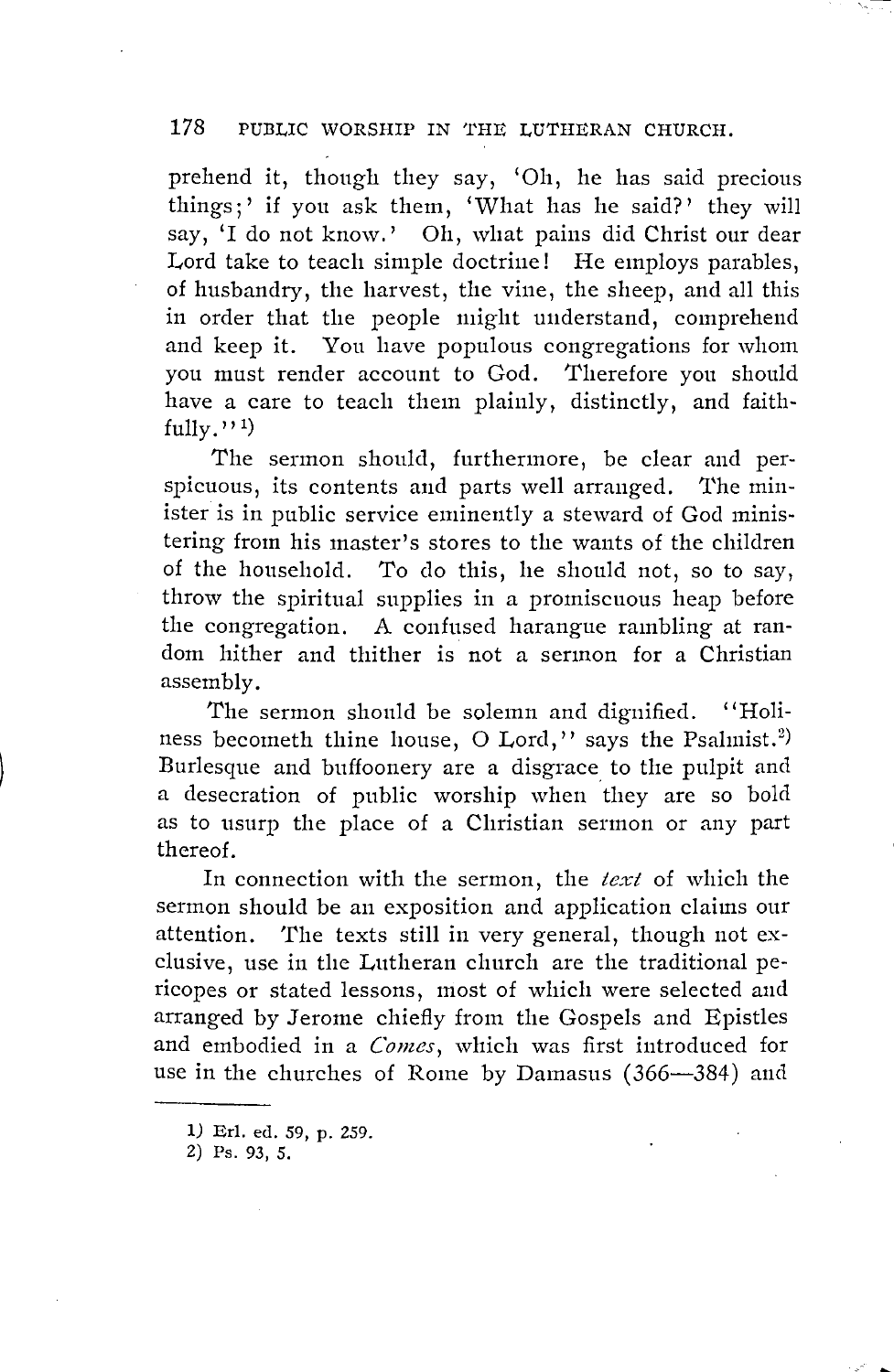into the Gallican and German churches by Charles the Great, who caused a Latin postil or homiliary to be prepared on these texts by Paulus Diaconus, compiled from the writings of the earlier Fathers. This collection, amplified by discourses on additional texts from other lectionaries and lessons for memorial days and festivals of later origin, \_ served as the homiletical handbook upon which the preachers of the middle ages largely relied in the preparation of their sermons. To the lessons of this Canon even the clergy and men of letters generally owed most of what knowledge they possessed of the inspired word in an age when the Bible itself had become a hidden treasure both to the learned and the illiterate, and down to the time when Luther, discovering a complete Bible in the University library at Erfurt, "found with astonishment that it contained many more texts, Epistles and Gospels than were usually expounded in the common postils, and from the pulpits in the churches."<sup>1)</sup> And while Luther was preparing the first instalment of his complete Bible for the German people, he was also occupied in elaborating a Postil on the traditional pericopes: the translation of the New Testament and the German Church Postil were both under his pen during his Wartburg exile. Other postil writers and the preachers of the Lutheran church generally followed his example, and it may be safely said that no collection of Scripture texts has so rich and excellent a literature and is so well understood and so highly appreciated as these stated lessons of our church year. We are fully aware that the series might be improved. We miss some of the richest and most beautiful texts, as, the parable of the Prodigal Son, the story of Jesus and the Samaritan woman at Jacob's well, Mary and Martha, Mary Magdalene, the resurrection of Lazarus, and others, all of which were, however, embodied in the ancient lectionaries, where they were appointed for days of

<sup>1)</sup> Mathesius, Historie, etc., St. Louis ed., I Sermon, p. 5.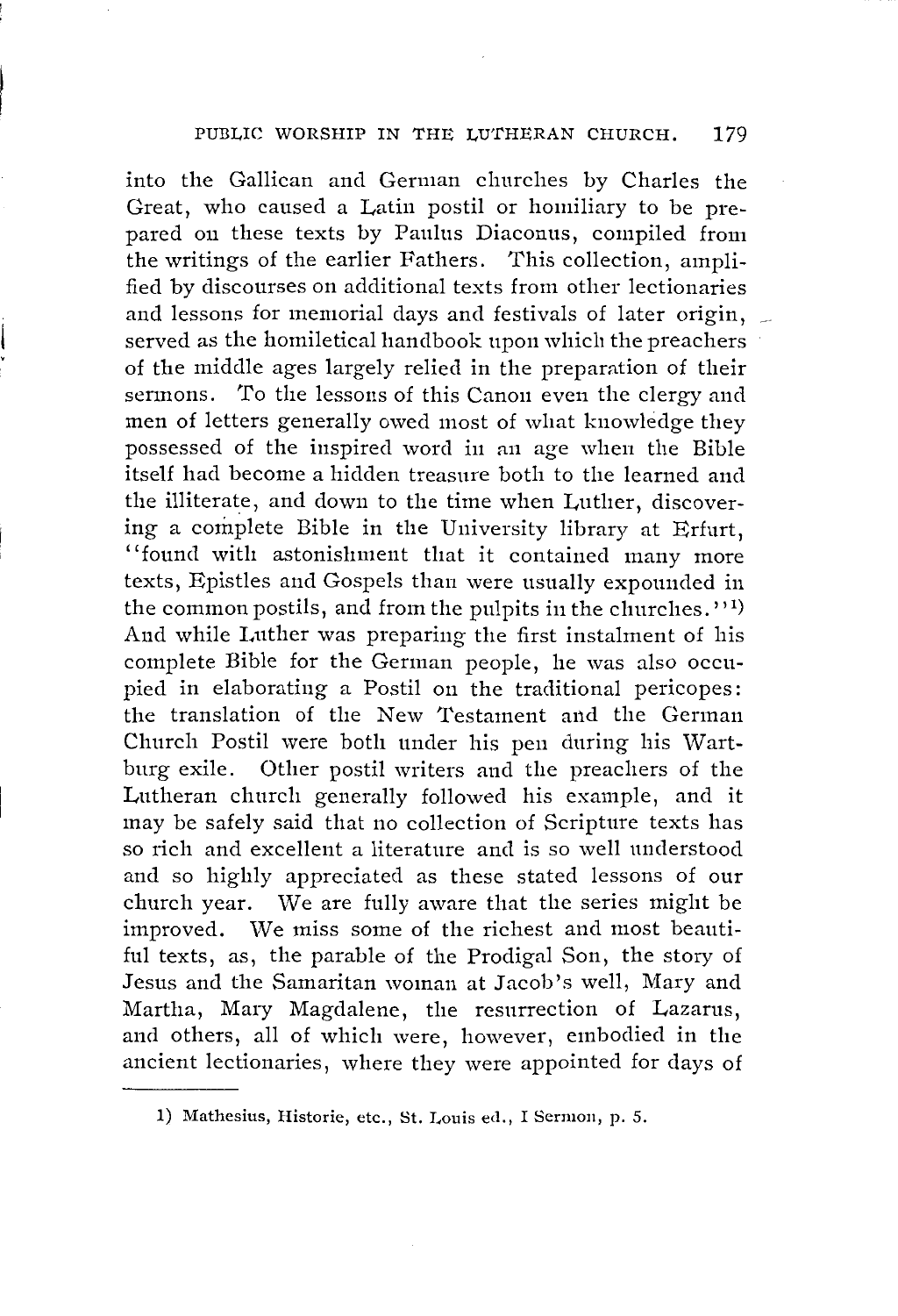worship, such as Apostles' days and others, which are no longer generally observed. And there is no reason why the preacher should not expound these desired texts in evening services, thus restoring what in the course of time has come to be passed by as an old-time station by the wayside which is no longer a stopping place in our days of rapid transit. The objection that the congregations are apt to lose interest in the regular texts as they recur again and again for years and years is not borne out by experience. 'I'he contrary is true: our congregations after a year of sermons on free texts invariably welcome back the gospel of the day when the First Sunday in Advent opens a new church year and the preacher once more expounds the old sweet story of the King of Sion to whom the multitude sang Hosanna in the highest; and in most cases, perhaps in all, the pastor's sentiments are with those of the people. Neither is the objection valid that the practice of preaching on the fixed texts will tend to keep the congregation unduly limited in its acquaintance with the Bible. The Christian's knowledge of the Book of God should be both intensive and extensive. The preacher who aims at both in his Sunday sermons will probably come short of both, the sermons being too few and far between. 'I'he better way is to leave the extensive study of the Bible to daily readings at home and to go deep and deeper and ever more intensely deeper in expounding and applying the already familiar texts to the congregation.

A custom also handed down through and from the mediaeval church is that of greeting the congregation before the beginning of the sermon with a pastoral *salutation* selected from the apostolic benedictions, 1 Cor. 1, 3; 2 Cor. 13, 13; 2 Jo. 3, al. In correspondence herewith the *benediction* from Phil. 4, 7 is pronounced by our ministers immediately before leaving the pulpit. By these announcements of the grace and peace of God in Christ Jesus the entire sermon is most appropriately characterized as the ad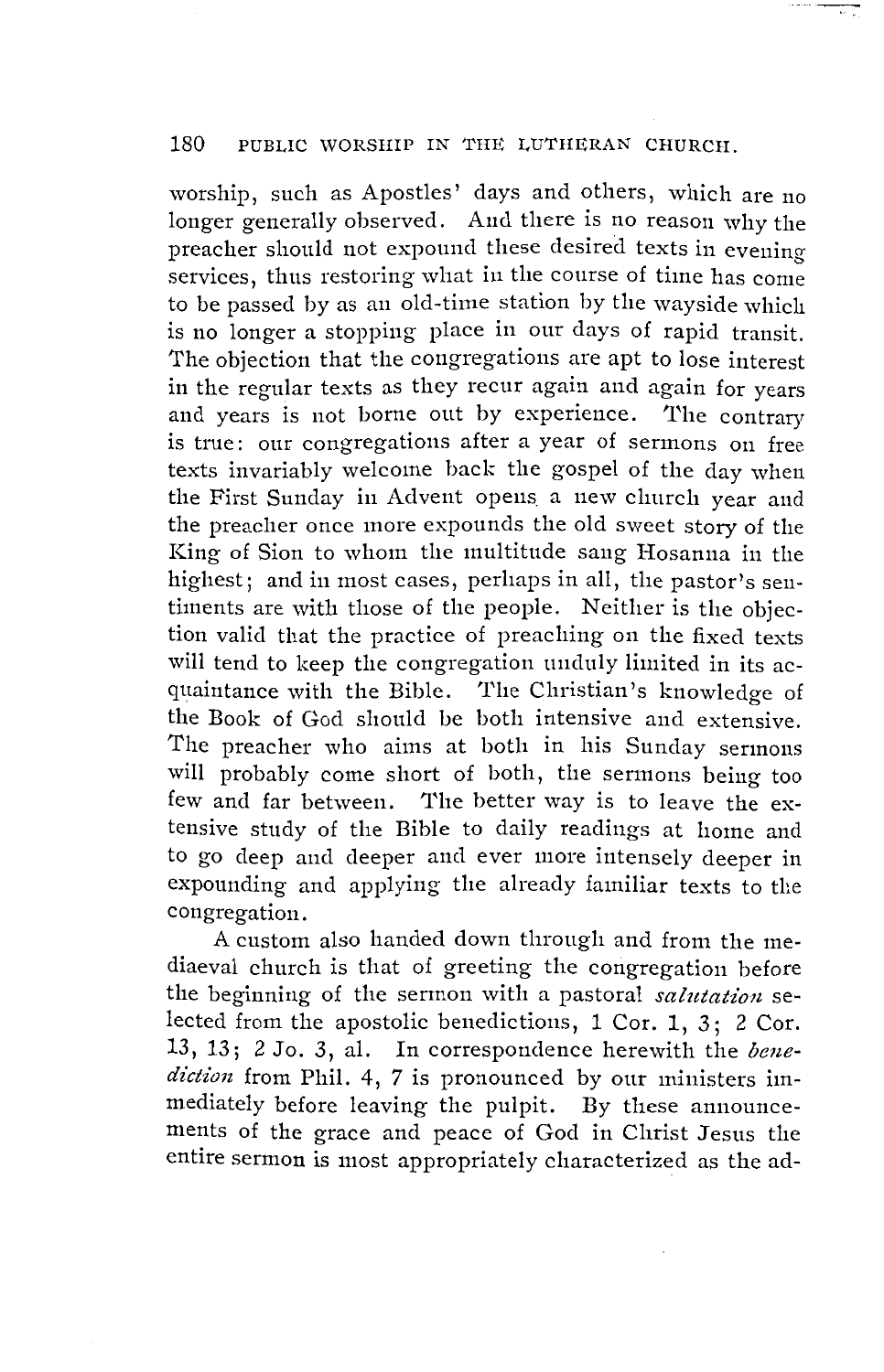ministration of the means of grace, the Gospel of our salvation by grace for Christ our Savior's sake.

The *Scripture readings* at the altar are acts of the same class with the sermon. They were practiced from the very beginning of the Christian church as they had been in the Jewish synagogues.<sup>1)</sup> Justin the Martyr<sup>2)</sup> and Tertullian<sup>3)</sup> mention them. The early church had special *readers* by whom the act of reading the Scripture lessons was officially performed. In the Roman mass of the middle ages there were two regular lessons in the Canon of the Mass, one from the Epistles, the other from the Gospels. The texts to be read were those of Jerome's *Comes* with substitutions from other lectionaries and additions to supply occasions of later origin. Luther retained these texts for the readings as well as for the sermon; but he restored them to their proper purpose, the edification of the congregation. In the early church, the lessons were read in the vernacular of the people as soon as translations had been procured; until then, they had been read in Greek and translated to the congregation by interpreters. In the Roman church, the lessons were no longer read to the congregation, but to God, and the priests dealt with God in Latin. Luther and the Lutheran church demanded that the lessons be read in the language of the people, the reader facing the congregation. 'l'he *Epistolary* lesson was *read* or *cltanted* first, and after a while, the *Gospel* lesson. The lessons should be read without comment, to indicate that it is the Lord that speaks to his people by the apostles and evangelists, and that, whatever is afterwards said in the sermon must be from the source and according to the norm of the *written word.*  Thus the reading of the Gospel and Epistle at the altar has its peculiar significance, and the subsequent reading of the

<sup>1)</sup> Luke 4, 16 ff. 1 Thess. 5, 27. Col. 4, 16. Apoc. 1, *3.* 

<sup>2)</sup> Apol. I, 67.

<sup>3)</sup> Adv. Gent. c. 22. 29. De praeser. haer. c. 41. 51. De monogam. c. 12.